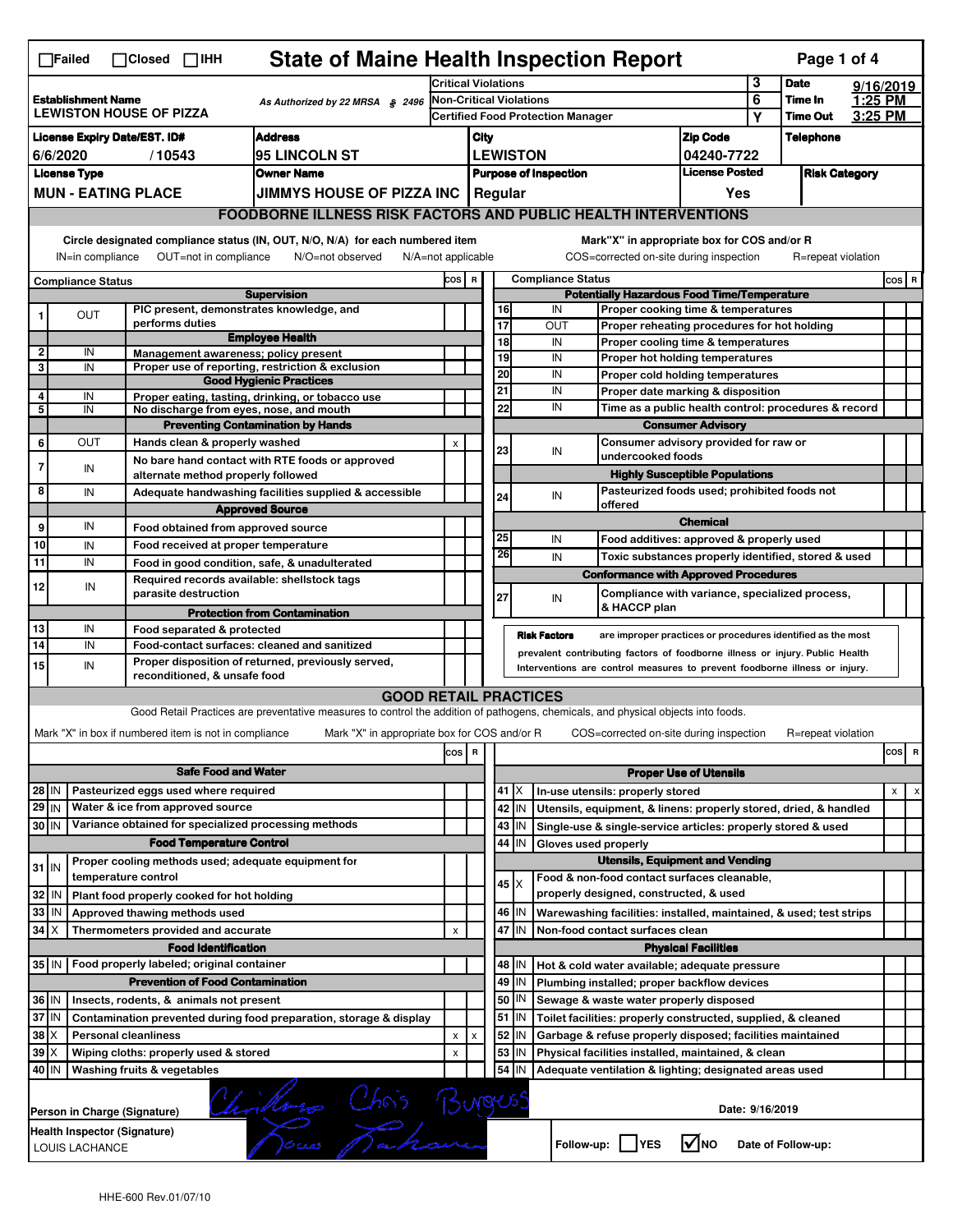|                                                             | Page 2 of 4                     |                                 |                                 |                   |                               |                  |  |  |  |
|-------------------------------------------------------------|---------------------------------|---------------------------------|---------------------------------|-------------------|-------------------------------|------------------|--|--|--|
| <b>Establishment Name</b><br><b>LEWISTON HOUSE OF PIZZA</b> |                                 |                                 | As Authorized by 22 MRSA        | 9/16/2019<br>Date |                               |                  |  |  |  |
| License Expiry Date/EST. ID#<br>6/6/2020<br>/10543          | <b>Address</b><br>95 LINCOLN ST |                                 | City / State<br><b>LEWISTON</b> | /ME               | <b>Zip Code</b><br>04240-7722 | <b>Telephone</b> |  |  |  |
|                                                             | <b>Temperature Observations</b> |                                 |                                 |                   |                               |                  |  |  |  |
| Location                                                    | <b>Temperature</b>              |                                 |                                 | <b>Notes</b>      |                               |                  |  |  |  |
| Chlorine solution                                           | 50-99 ppm                       | Sanitizer bucket                |                                 |                   |                               |                  |  |  |  |
| Water                                                       | $116*$                          | Hand wash sink (men's restroom) |                                 |                   |                               |                  |  |  |  |
| Water                                                       | $162*$                          | Hand wash sink (kitchen)        |                                 |                   |                               |                  |  |  |  |
| Olive                                                       | $41*$                           | 3 door reach in unit            |                                 |                   |                               |                  |  |  |  |

| Pizza             | 185*         | Out for service           |
|-------------------|--------------|---------------------------|
| Chopped tomato    | $36^{\star}$ | Walk in cooler            |
| Meatball          | $128*$       | Hot holding, discarded    |
| Chlorine solution | 50-99 ppm    | Low temp dish machine     |
| Mushroom          | $40*$        | single door reach in unit |



**Date: 9/16/2019**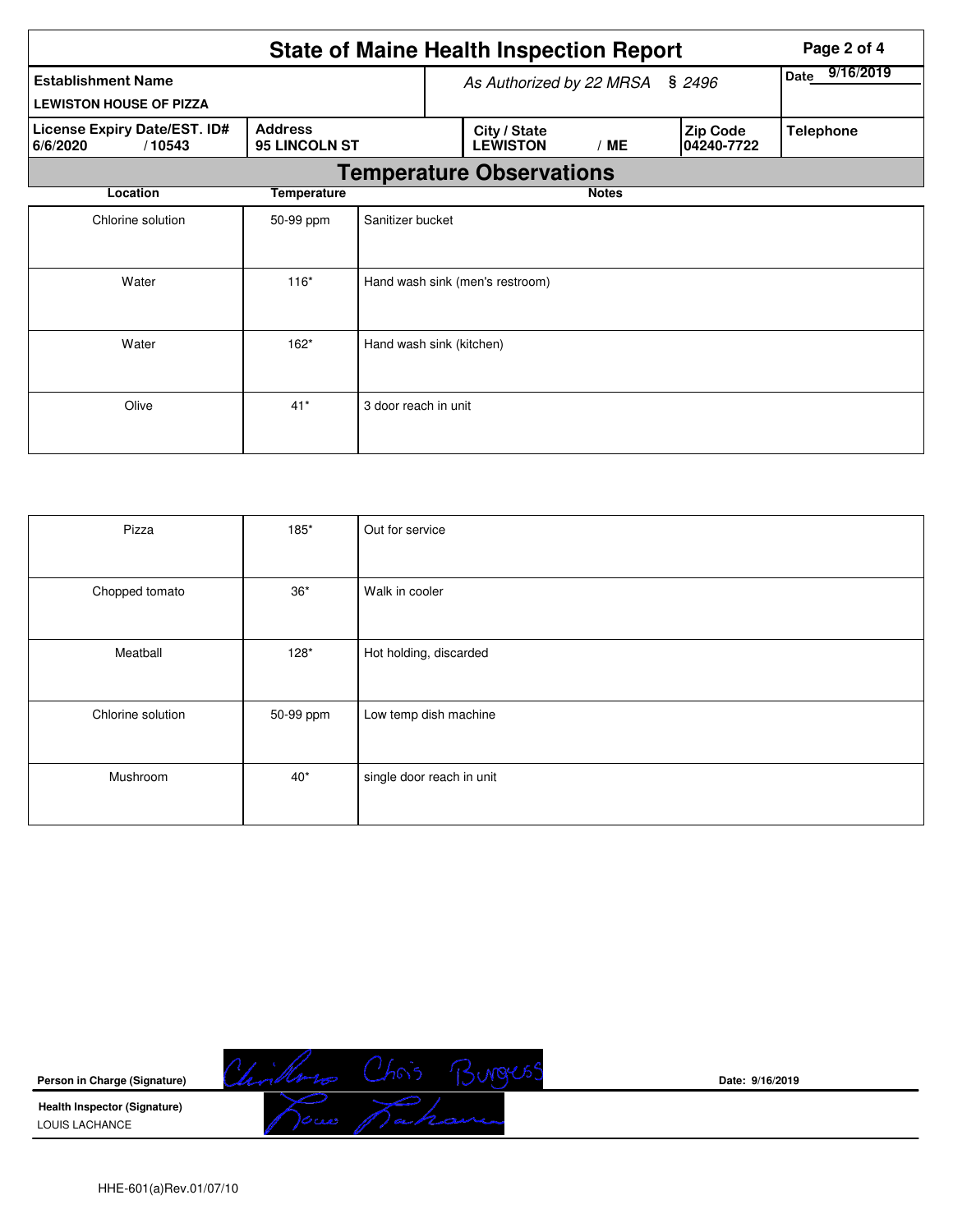|                                                                                                                                                                                                                             | Page 3 of 4                                                                                                                                     |                                        |    |                               |                          |  |  |  |
|-----------------------------------------------------------------------------------------------------------------------------------------------------------------------------------------------------------------------------|-------------------------------------------------------------------------------------------------------------------------------------------------|----------------------------------------|----|-------------------------------|--------------------------|--|--|--|
| <b>Establishment Name</b>                                                                                                                                                                                                   |                                                                                                                                                 |                                        |    |                               | 9/16/2019<br><b>Date</b> |  |  |  |
| <b>LEWISTON HOUSE OF PIZZA</b>                                                                                                                                                                                              |                                                                                                                                                 |                                        |    |                               |                          |  |  |  |
| License Expiry Date/EST. ID#<br>6/6/2020<br>/10543                                                                                                                                                                          | <b>Address</b><br><b>95 LINCOLN ST</b>                                                                                                          | City / State<br><b>LEWISTON</b>        | ME | <b>Zip Code</b><br>04240-7722 |                          |  |  |  |
|                                                                                                                                                                                                                             | <b>Observations and Corrective Actions</b>                                                                                                      |                                        |    |                               |                          |  |  |  |
|                                                                                                                                                                                                                             | Violations cited in this report must be corrected within the time frames below, or as stated in sections                                        | 8-405.11 and 8-406.11 of the Food Code |    |                               |                          |  |  |  |
| 1: 2-102.11.(C).(1).(4-16): C: Person In Charge could not respond correctly to questions regarding areas of knowledge dealing with food handling.                                                                           |                                                                                                                                                 |                                        |    |                               |                          |  |  |  |
| INSPECTOR NOTES: PIC could nt answer specific questions regarding the big five foodborne illnesses, specific food safety questions.                                                                                         |                                                                                                                                                 |                                        |    |                               |                          |  |  |  |
| 6: 2-301.12: C: Food employees are not following proper hand cleaning procedures.                                                                                                                                           |                                                                                                                                                 |                                        |    |                               |                          |  |  |  |
| INSPECTOR NOTES: Kitchen employee not washing hands with hot water, soap and rinse after handling old food. Wash hands properly immedietely<br>after handling soiled items. *COS                                            |                                                                                                                                                 |                                        |    |                               |                          |  |  |  |
| 17: 3-403.11.(B): C: PHF reheated in a microwave oven for hot holding not reheated to all parts to 165 F, not stirred, not covered, or not allowed to stand<br>covered for 2 minutes after reheating.                       |                                                                                                                                                 |                                        |    |                               |                          |  |  |  |
| INSPECTOR NOTES: Meatballs heated in microwave did not reach 165 <sup>*</sup> or more. All foods cooked or reheated in microwave must reach a minimum of<br>165* before serving or hot holding. *COS, discarded             |                                                                                                                                                 |                                        |    |                               |                          |  |  |  |
| 34: 4-204.112.(A): N: Temperature measuring device not properly located.                                                                                                                                                    |                                                                                                                                                 |                                        |    |                               |                          |  |  |  |
| INSPECTOR NOTES: Food employees could not find thermometer and unable to check PHF's. PIC located. Use thermometer for varifying correct<br>tempertaures in cold holding, hot holding, cooling, cooking and reheating. *COS |                                                                                                                                                 |                                        |    |                               |                          |  |  |  |
| 38: 2-303.11: N: Food Employee wearing jewelry on their arms or hands.                                                                                                                                                      |                                                                                                                                                 |                                        |    |                               |                          |  |  |  |
| INSPECTOR NOTES: Employees wearing wrist watches and bracelets. Do not wear accessories that can hold bacteria. *COS                                                                                                        |                                                                                                                                                 |                                        |    |                               |                          |  |  |  |
| 38: 2-402.11: N: Food Employees not wearing effective hair restraints.                                                                                                                                                      |                                                                                                                                                 |                                        |    |                               |                          |  |  |  |
| INSPECTOR NOTES: **REPEAT** Employees not wearing hair restraints. All employees involved with preperation, ccoking or in kithcen need hair<br>restraints.                                                                  |                                                                                                                                                 |                                        |    |                               |                          |  |  |  |
| 39: 3-304.14.(B).(1): N: Wiping cloths used for wiping counters and other equipment surfaces not held between uses in a chemical sanitizer.                                                                                 |                                                                                                                                                 |                                        |    |                               |                          |  |  |  |
| *COS                                                                                                                                                                                                                        | INSPECTOR NOTES: Multiple soiled wiping cloths held on food and nonfood contact surfaces. All soiled towels must be held in chemical sanitizer. |                                        |    |                               |                          |  |  |  |
| 41: 3-304.12: N: Improper between-use storage of in-use utensils.                                                                                                                                                           |                                                                                                                                                 |                                        |    |                               |                          |  |  |  |
| INSPECTOR NOTES: **REPEAT** Knife in use held inbetween equipment exposing it to unclean surface. Hold knives on clean surfaces. *COS                                                                                       |                                                                                                                                                 |                                        |    |                               |                          |  |  |  |
| 45: 4-501.11: N: Equipment in disrepair.                                                                                                                                                                                    |                                                                                                                                                 |                                        |    |                               |                          |  |  |  |
| INSPECTOR NOTES: Walk in cooler flooring needs replacement. Multiple handles to cooler doors damaged. Repair or replace all to be smooth, sealed<br>and easily cleanable.                                                   |                                                                                                                                                 |                                        |    |                               |                          |  |  |  |
|                                                                                                                                                                                                                             |                                                                                                                                                 |                                        |    |                               |                          |  |  |  |
|                                                                                                                                                                                                                             |                                                                                                                                                 |                                        |    |                               |                          |  |  |  |
|                                                                                                                                                                                                                             |                                                                                                                                                 |                                        |    |                               |                          |  |  |  |
| Person in Charge (Signature)                                                                                                                                                                                                |                                                                                                                                                 |                                        |    | Date: 9/16/2019               |                          |  |  |  |
| <b>Health Inspector (Signature)</b><br>LOUIS LACHANCE                                                                                                                                                                       |                                                                                                                                                 |                                        |    |                               |                          |  |  |  |